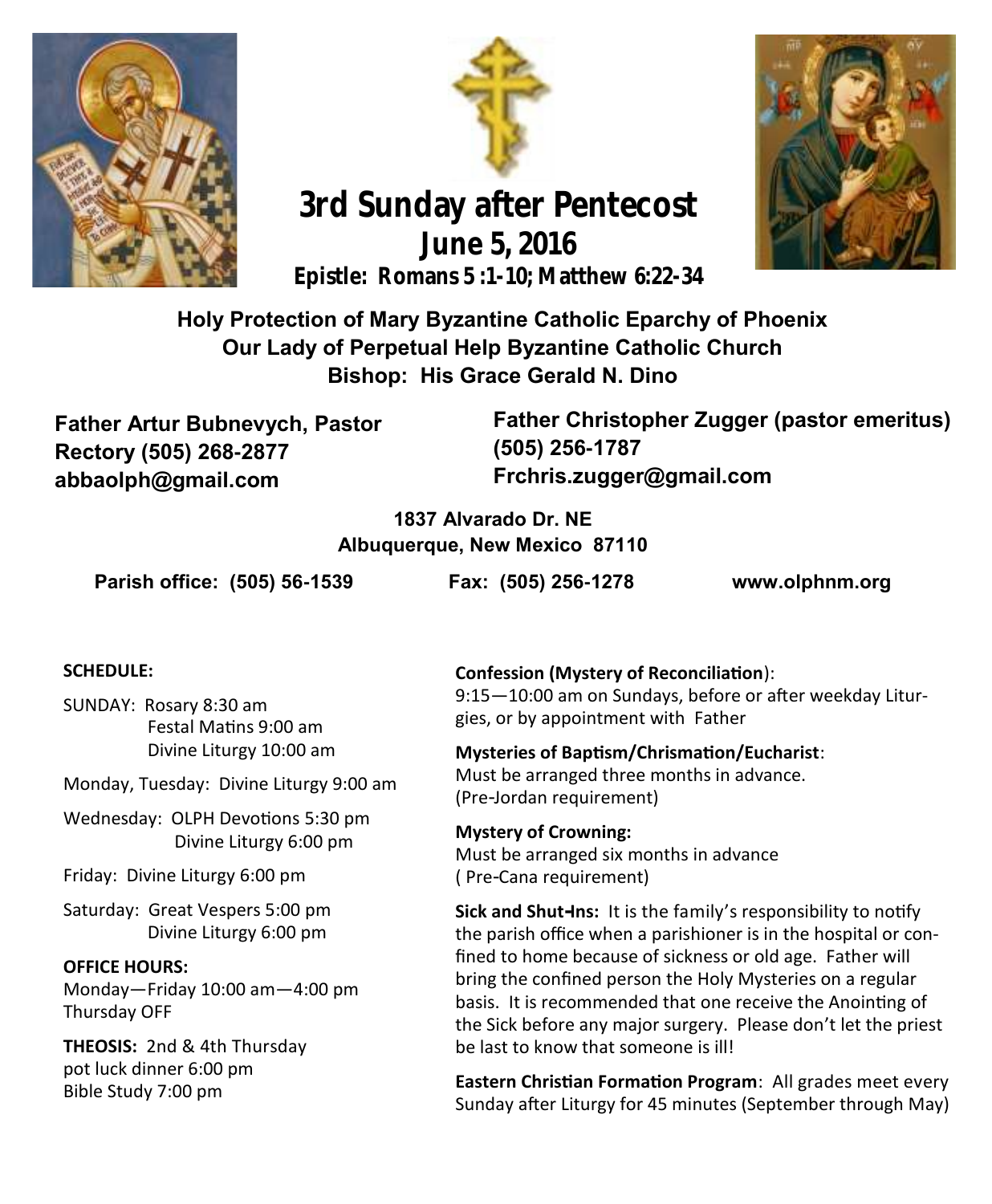**Welcome to our Church! If you are looking for a spiritual home, contact** 

**Father Artur or the office staff for more information. God bless you.**

| <b>Today</b><br><b>Canned Goods</b><br><b>Collection for</b><br><b>Friars</b> | $8:30$ am<br>$9:00$ am<br>$10:00$ am                                                                                        | <b>Rosary</b><br><b>Matins/Confessions</b><br><b>Divine Liturgy for Parish Family</b><br>Fr. Chris: Health of Nabeel Haddad<br><b>Eternal Lamp: Barbara Svensson Birthday Blessing</b>                            |  |
|-------------------------------------------------------------------------------|-----------------------------------------------------------------------------------------------------------------------------|-------------------------------------------------------------------------------------------------------------------------------------------------------------------------------------------------------------------|--|
| Monday<br>June 6                                                              | <b>Bessarion and Hilary Venerables</b><br>Epistle: Romans 9:18-23; Gospel: Matthew 1:2-15                                   |                                                                                                                                                                                                                   |  |
|                                                                               | No Liturgy                                                                                                                  | Clergy Conference in Phoenix June 6-June 10                                                                                                                                                                       |  |
| Tuesday<br>June 7                                                             | Theodotus Bishop-Martyr<br>Epistle: Romans 10:11-11:2; Gospel: Matthew 11:16-20<br>No Liturgy<br>Kolachi baking in the hall |                                                                                                                                                                                                                   |  |
| Wednesday<br>June 8                                                           | Translation of the Relics of the Great-Martyr Theodore<br>Epistle: Romans 11:2-12; Gospel: Matthew 11:20-26<br>No Liturgy   |                                                                                                                                                                                                                   |  |
| Thursday<br>June 9                                                            | Cyril of Alexandria Archbishop<br>Epistle: Romans 11:13-24; Gospel: Matthew 11:27-30                                        |                                                                                                                                                                                                                   |  |
|                                                                               | 6:00 pm<br>$7:00$ pm                                                                                                        | Pot luck dinner<br>THEOSIS Bible Study, Matthew Chapter 20                                                                                                                                                        |  |
| Friday<br>June 10                                                             | <b>Timothy Bishop-Martyr</b><br>Epistle: Romans 11:25-36; Gospel Matthew 12:1-8<br>No Liturgy                               |                                                                                                                                                                                                                   |  |
| Saturday<br>June 11                                                           | <b>Bartholomew and Barnabas Apostles</b><br>Epistle: Acts 11:19-30; Gospel Luke 10:16-27                                    |                                                                                                                                                                                                                   |  |
|                                                                               | 10:00 am                                                                                                                    | Cabbage roll making in the hall                                                                                                                                                                                   |  |
| Sunday<br>June 12                                                             | 5:00 pm<br>$6:00$ pm<br>$8:30 \text{ am}$<br>$9:00$ am<br>$10:00$ am                                                        | <b>Great Vespers</b><br>+Keenan Alan by Jilek Family<br>Rosary<br>Matins/Confessions<br>Divine Liturgy for Parish Family, Benefactors & Friends<br>Fr. Chris: Intention of Demetrius Yackanich<br>by Henry Zugger |  |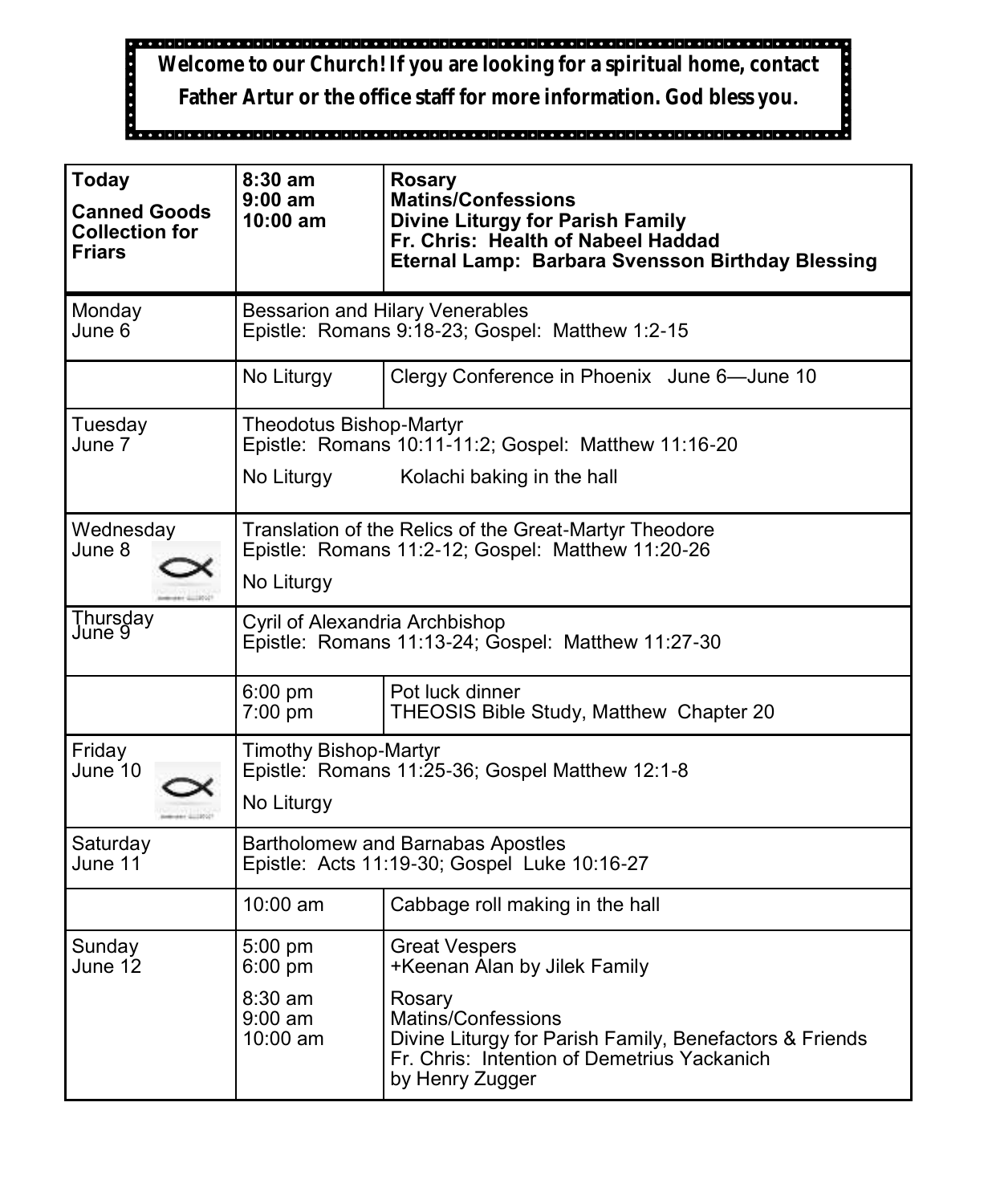Physician and Help of Those in sickness, Redeemer and Savior of the infirm; O Master and Lord of all, grant healing to your servants. Be clement, show mercy to those who have sinned much, and deliver

them, O Christ, from their Iniquities, that they may glorify Your might divine!

Sharif Rabadi Stephen Horner Katrina Anderson Abraham Haddad Jenny Ford Robert Hasaka Threima Leech Priscilla Hughes Steve Jakymiw Lillian Murphy Marilyn Fore Demetrius Yackanich Sven & Barbara Svensson Jean Pesce

Fr. Julian Gnall Henry Zugger John & Margie Disque Phillip Fall Laura Dominquez Olga Bodnar Frances Brannan John Deflice Joe & Mary Ann Kosty Jordan Smith Maggie Batsel Brent Bromberg

William Frank Joseph Koetter Mary Nell Preisler Mike Harahuc Robert Zadel Nathan Barkocy Jack & Lorraine Hubbell Quintin Santmaria & Family Heather Mattax Larry Bennett Paola Terlaza

Prayers in honor of and to the Blessed Virgin are a powerful weapon against sin, and for healing. If you recite the Rosary at home, please offer these intentions, and join us on Sunday at 8:30 am. Those who recite the Akathist to the Mother of God or the Rosary receive a partial indulgence when they do so in private, plenary indulgence when they do so as a group

#### **Intentions of the Rosary**

1st Decade: Help for persecuted Catholics, especially in communist and Islamic states 2nd Decade: Spiritual and physical growth of our parish and the Byzantine Catholic Church 3rd Decade: Increase in vocations to priesthood, diaconate, and consecrated life to serve the Byzantine Catholic Church 4th Decade: Repose of the souls who have no one praying for

them

5th Decade: Healing of the sick in body, mind and soul

Vocation Icon Today: Svensson Next Sunday: Open

### **Holy Father's Intentions for June**

**Universal: Human Solidarity** That the aged, marginalized, and those who have no one may fine—even within the huge cities of the world—opportunities for encounter and solidarity.

**Evangelization: Seminarians and Novices** That seminarians and men and women entering religious life may have mentors who live the joy of the Gospel and prepare them wisely for their mission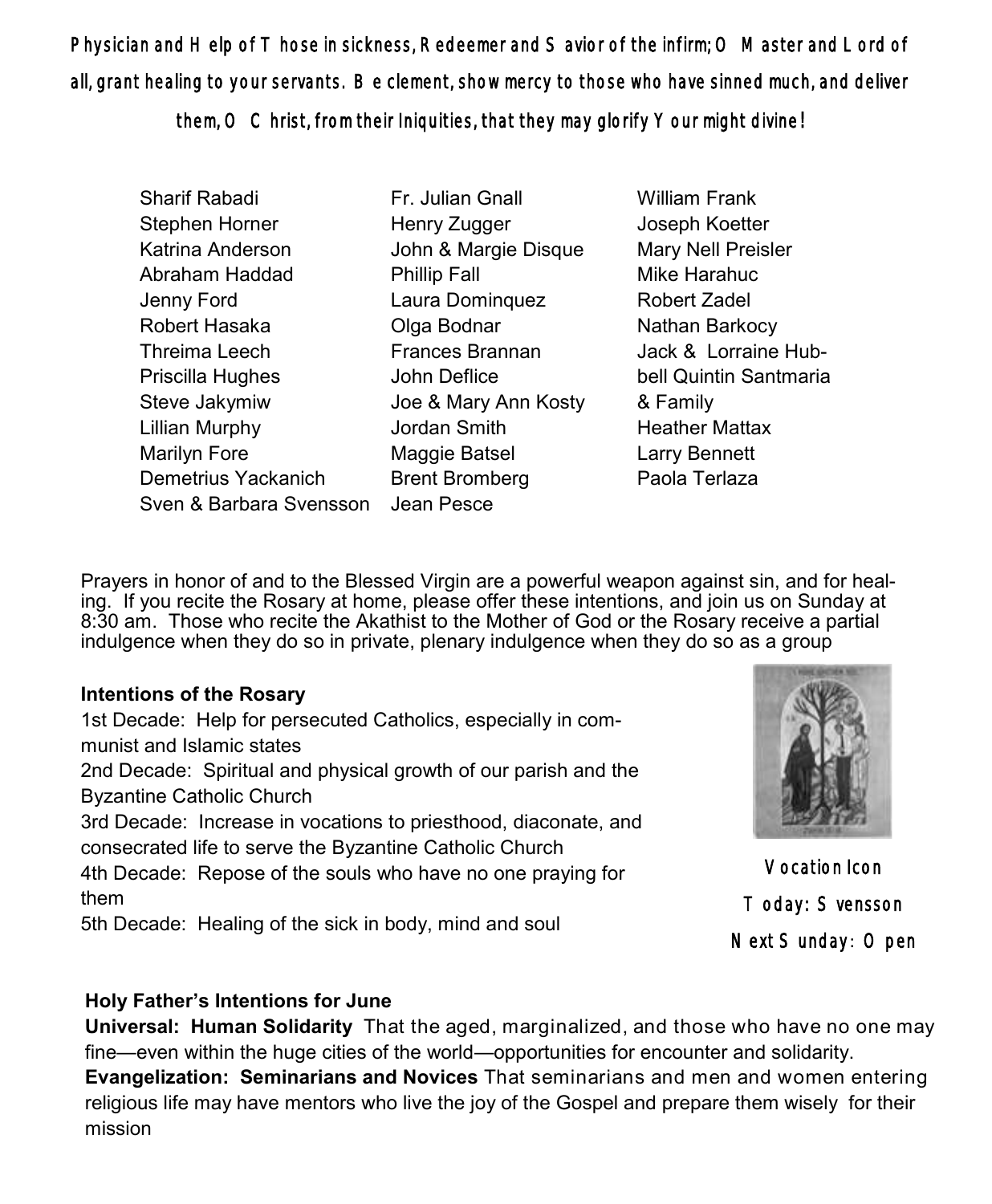#### **This week (June 6 - June 10) is the annual Clergy Conference for the Eparchy of Phoenix**.

Bishop John Pazak, who will be enthroned in July, will be present and thus be able to meet with the priests, deacons, and Sisters of the eparchy from Monday night through Friday morning. There are special church services and meetings dealing with everything from taxes to insurance to special projects. Please remember all of them in your prayers this week for successful meetings.

#### **Making Cabbage Rolls**

We will be making cabbage rolls for the Bazaar on Saturday, June 11. Please plan to help. We will begin at 10 AM in the hall. We especially need some strong men. No prior experience is needed.

## **ANNUAL JUNE BAZAAR – JUNE 18TH**

The annual Byzantine Bazaar is on Saturday, from 10 am - 4 pm. To make this a successful event both for outreach to bring people to our parish and as a fundraiser for the church, we need:

- prayers for good weather
- workers on Friday to wrap and price food, set up, and decorate the hall and church;
- workers on Saturday morning at 7 am to set up the outside and get things going; all day for the kitchen, store, baked goods table, and outside service; and clean up at 4 pm so we do not disturb Vespers which is offered at 5 pm;
- flyers to be distributed in our neighborhood and to be taken to your relatives; see Brian Fitzpatrick
- and please encourage those who are sick or with special intentions to come for blessings with the relic of St. Jude every half hour beginning at 10 am in the church.

| <b>DATE</b> | <b>READER</b> | <b>TROJCA</b> | <b>GREETER</b>                              | <b>COUNTER</b> | <b>HOST</b> |
|-------------|---------------|---------------|---------------------------------------------|----------------|-------------|
| June 12     |               |               | Jose Salazar Alaina Riley Samia Rabadi Open |                | Garcia      |

**Barbara's Hall Report:** It was so quiet on Memorial day Weekend that Mr. Nobody slipped in, left no food, and slipped out again. He's slippery, that Mr. Nobody! Of course we could keep him away by signing up for the Sunday Socials!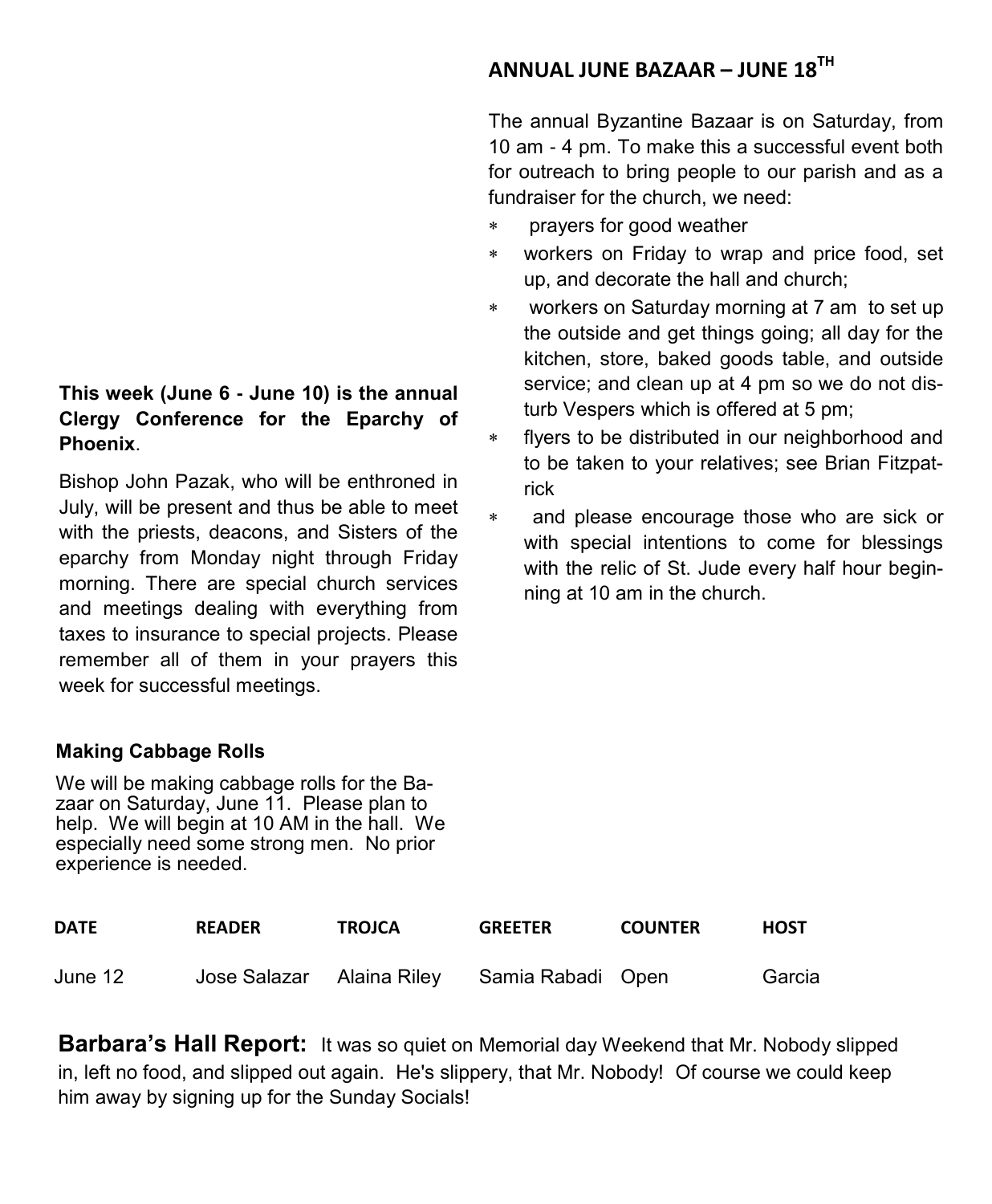# **Coming Events—Mark Your Calendars Now!**

| Saturday, June 18 | 10:00 am - 4:00 pm Annual Byzantine Bazaar featuring traditional<br>stuffed cabbage rolls, pirohi, sausage, baklava, home-made baked<br>goods, a wide range of Catholic books and Eastern icons in our<br>store, great raffle prizes, tours of the church and its centuries old art. |  |
|-------------------|--------------------------------------------------------------------------------------------------------------------------------------------------------------------------------------------------------------------------------------------------------------------------------------|--|
| June 24-26        | Myrrh-Bearers Women Retreat Franciscan Retreat House in                                                                                                                                                                                                                              |  |
|                   | Phoenix, AZ. Retreat theme: "Journey to Holiness."                                                                                                                                                                                                                                   |  |
| Friday, June 24   | Feast of the Nativity of Saint John the Baptist                                                                                                                                                                                                                                      |  |
|                   | 6:00 pm Divine Liturgy with blessing of Litija Bread and Myrovanije                                                                                                                                                                                                                  |  |
| Sunday, June 26   | Feast of the Miraculous Icon of Our Lady of Perpetual Help-our<br>church patron feast.                                                                                                                                                                                               |  |
| Saturday          | 5:00 pm Great Vespers with Litija                                                                                                                                                                                                                                                    |  |
| Sunday            | 9:00 am Festive Matins                                                                                                                                                                                                                                                               |  |
|                   | 10:00 am Divine Liturgy/Myrovanije                                                                                                                                                                                                                                                   |  |
|                   | 5:00 – 8:00 pm Parish Family picnic at the Montgomery Pool                                                                                                                                                                                                                           |  |
| Wednesday,        | Feast of the Preeminent Apostles SS Peter & Paul                                                                                                                                                                                                                                     |  |
| June 29           | (HOLY DAY OF OBLIGATION)                                                                                                                                                                                                                                                             |  |
| Tuesday           | 6:00 pm Vesper Divine Liturgy with blessing of Litija and Myrovanije                                                                                                                                                                                                                 |  |
| Wednesday         | 9:00 am Festive Divine Liturgy/Myrovanije                                                                                                                                                                                                                                            |  |

**Pilgrimage in honor of Our Lady of Perpetual Help:** Father VasylMutka and the community of St. George cordially invite our parish family to join them for the Pilgrimage in honor of Our Lady of Perpetual Help the Patroness of our God-loving parish. It will take place on the weekend of August 19-21, 2016. The Pilgrimage will include Liturgies, Anointing of the Sick, confessions, the Rosary, and much more. Please, take time and read the brochure which contains the schedule of the Pilgrimage and all other particulars available on the greeting table by the Holy Water font. Thank you!

**Pool Party:** Mark your calendars with the OLPH Church Picnic and Pool Party at Montgomery Pool on **Sunday, June 26th** from 5 – 8 pm. No doubt it will be great fun as always; the Council will provide burgers and franks and do the grilling. Parishioners are asked to bring side dishes or desserts.

**Knights of Columbus Family Night**: All of our Catholic family members are encouraged to attend our Council's first family Night on **Thursday, June 16, 2016**. The recurring "Family Night" event will be held on the  $3<sup>rd</sup>$  Thursday of each month. Details will be published closer to the date.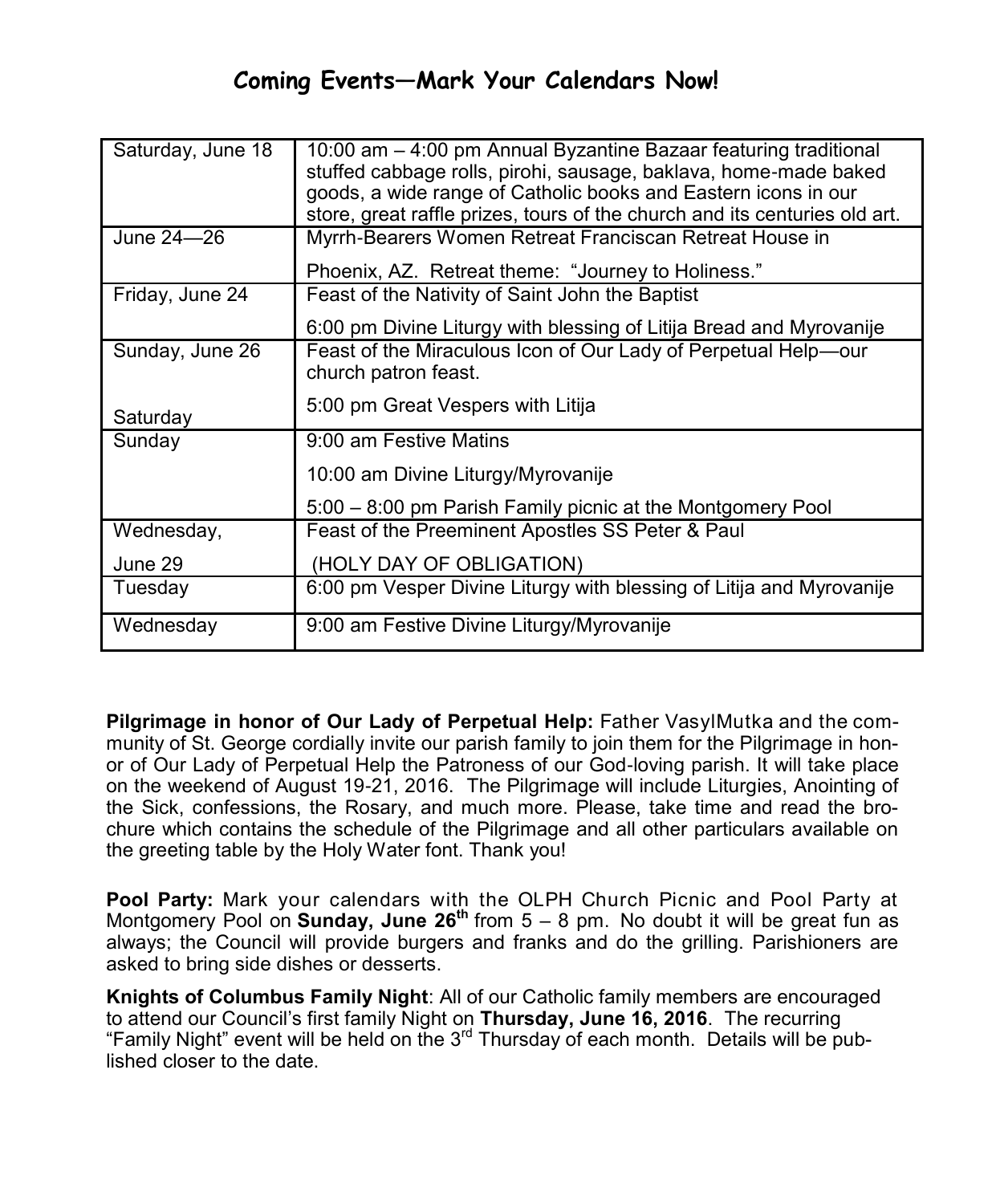**Cyril of Alexandria, June 9** (c. 376 – 444) was the [Patriarch of Alexandria](http://en.wikipedia.org/wiki/Patriarch_of_Alexandria) from 412 to 444. He came to power when the city was at its height of influence and power within the [Roman Empire.](http://en.wikipedia.org/wiki/Roman_Empire) Cyril wrote extensively and was a leading protagonist in the [Christological controversies](http://en.wikipedia.org/wiki/Christological_controversies) of the later 4th and 5th centuries. He was a central figure in the [First Council of Ephesus](http://en.wikipedia.org/wiki/First_Council_of_Ephesus) in 431, which led to the deposition of [Nestorius](http://en.wikipedia.org/wiki/Nestorius) as [Patriarch of Constantinople](http://en.wikipedia.org/wiki/Patriarch_of_Constantinople) and recognition of Mary as Theotokos, Mother of God.

Cyril is counted among the [Church Fathers](http://en.wikipedia.org/wiki/Church_Fathers) and the [Doctors of the Church,](http://en.wikipedia.org/wiki/Doctors_of_the_Church) and his reputation within the Christian world has resulted in his titles *Pillar of Faith* and *Seal of all the Fathers.* Nestorius denied that Mary could give birth to a fully human and fully divine Jesus, and would call her only Christotokos, Mother of Christ. If that were true, then our salvation would be affected as Jesus would be reduced to a semi-divine creature.

Cyril proposed this: when the Son became flesh and entered into the world in Mary, the two divine and human natures both remained but became *united* in the Person of Jesus. This resulted in the slogan "One Nature united out of two" being used to encapsulate the theological position of this Alexandrian bishop. Thus, Mary is the Theotokos: Mother of God, as is defined by the Catholic and Orthodox Churches.

#### **TAKING JESUS INTO THE WORLD**

A church had burned to the ground. Only a statue of Jesus was rescued. It was placed by the fire fighters on the sidewalk in front of the church. An unchurched neighbor observed the statue and said: "This is the first time that those people have ever taken Jesus of that church." May that never be said of Our Lady of Perpetual Help Parish. One of our main tasks in the "liturgy after liturgy" is to take Jesus out of the church and into the world.

The Dead Sea is dead because it has no exit. The Jordan River flows into it, but not through it. It just stays there and becomes stagnant. There are also "Dead Sea" souls today. They come to the liturgy, receive the blessings of the Holy Trinity, but keep them locked up in themselves. They do not share with others the blessings they receive. Their faith has no exit. It was never intended to be that way. The liturgy is not finished in the church. It begins in church and is completed in the world. "When does the liturgy begin?", someone phoned to ask. The pastor replied: "It begins when we leave the church!" We do not go to the liturgy, we are the liturgy where we go. We become the real presence of Christ in the world.